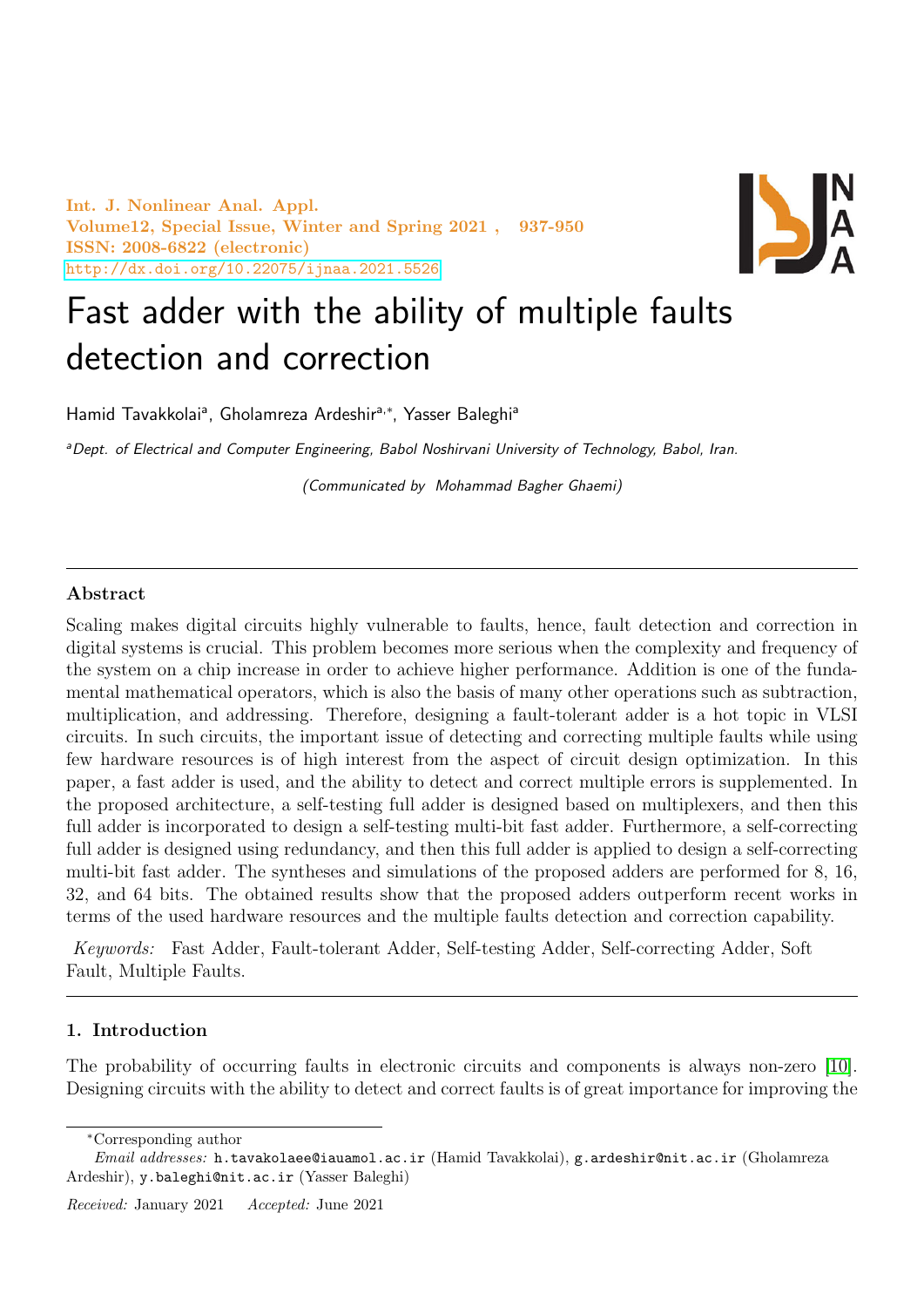reliability of different systems such as aircraft apparatus, biomedical devices, and satellites working in remote harsh environmental conditions [\[1\]](#page-12-1). In addition, fault-detecting and fault-correcting systems are required in Nano-electronic circuits, which are exposed to external interference like cosmic rays [\[14\]](#page-12-2). Therefore, the capability of detecting and correcting faults is considered as a priority for future electronic technologies.

In VLSI systems, faults are divided into two categories: soft faults (transient) and hard faults (permanent). Transient faults are caused by transient environmental factors such as cosmic rays and electromagnetic interferences. They may cause sudden changes in memory elements. Permanent faults are caused by changes in the structure of circuit elements [\[9\]](#page-12-3). If in a circuit just one transient fault or permanent fault occurs, then the circuit will have a single fault; otherwise, the circuit will have multiple faults.

As adders are key elements in digital systems, their optimization has become the target of many researches [\[17\]](#page-12-4). Accordingly, fault detection and correction approaches in order to improve the adder design in terms of speed, power, and area have been considered by many researchers. A circuit with the ability to detect and correct faults should do two tasks: 1- fault detection, 2- fault correction, and an efficient one should do these two tasks with minimum impact on the adder performance [\[19\]](#page-13-0) and size.

Systems with the ability of fault detection and correction are typically based on the concept of redundancy. However, in general, the following techniques are applied at circuit level for fault detecting and correcting adders in VLSI design [\[15\]](#page-12-5)

- a) Multi-version method: in multi-version methods such as double modular redundancy (DMR), triple modular redundancy (TMR), and 5 modular redundancy (5MR), the structure of the circuit is repeated in several similar versions, and the inputs of the circuit are applied to all its versions. The outputs of these versions are compared with each other using a voting circuit [[\[3\]](#page-12-6)-[\[2\]](#page-12-7)], so that the highest voted output is chosen as the final output [\[13\]](#page-12-8).
- b) Self-checking logic structure: a faultless circuit generates a sequence of outputs corresponding to an input sequence. However, in a faulty circuit, the output sequence is invalid. Selfchecking logic structures detect faults by comparing the produced output sequence with the input sequence that should be in correspondence with each other. Then, they correct the found faults by some redundant hardware. Currently, most of the researches are done based on this technique, as it uses fewer hardware resources than other methods. For example in [\[8\]](#page-12-9), the Ripple carry (RC) adder and the Perfix Kogge-stone adder were combined in such a way to settle a trade-off between the computational speed and the used hardware. Then, using TMR redundancy in RC adder made the adder circuit fault-tolerant. In [\[18\]](#page-13-1), the fault detection was performed using Parity Prediction and the fault correction was done by TMR in the Carry Tree part. In [\[1\]](#page-12-1), using the input-output relationship made the full adder fault-tolerant, and then this full adder is applied in the Carry Select (CS) full adder.
- c) Array structures: in this method, the adder circuit is divided into some similar blocks called array structures. When a fault occurs in a block, the faulty block is replaced by a redundant block. For example in [\[11\]](#page-12-10), RC and CS adders became fault-tolerant by using iterative logic array (RLA). This approach creates redundant blocks along with array blocks, to replace faulty blocks with redundant ones through multiplexers. In [\[15\]](#page-12-5), fault-tolerant systems inspire from unicellular creatures such as bacteria and bacterial colonies to develop electrical systems with the ability to correct faults. In this approach, the components of the circuit are addressed into their smallest component called cell. When a fault occurs in a cell, this faulty cell is replaced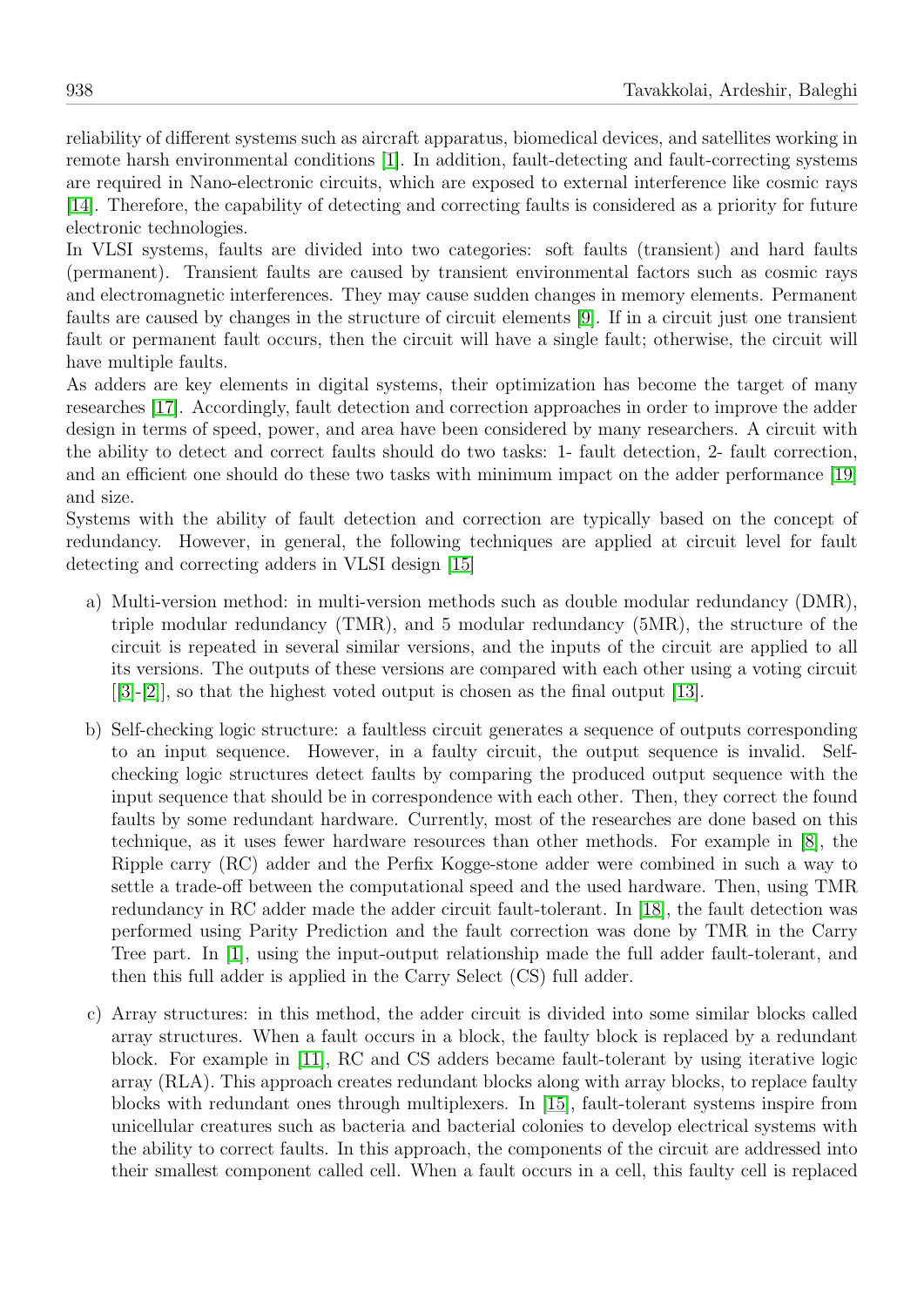by a similar redundant cell using a suitable addressing mechanism.

In this paper, a fast adder circuit with the ability to detect and correct multiple faults is presented. At first, a self-testing self-correcting fast full adder is designed with the ability to detect and correct multiple faults using fewer hardware resources than other schemes. Then this full adder is applied in a multi-bit fast adder to build an adder capable of detecting and correcting multiple faults. The rest of the paper is organized as follow: section [2](#page-2-0) introduces the multi-bit fast adder [\[17\]](#page-12-4) which is the basis of the next fault tolerant designs. The designed self-testing full adder and self-testing multibit fast adder are presented in section [3](#page-5-0) and [4,](#page-7-0) respectively. Section [5](#page-8-0) explains the multiple faults detecting self-correcting full adder. Section [6](#page-9-0) describes the multiple faults detecting self-correcting multi-bit fast adder. Finally, the paper is concluded in section [7.](#page-10-0)

# <span id="page-2-0"></span>2. Multi-bit Fast Adder

<span id="page-2-1"></span>A recently proposed multi-bit fast adder [\[17\]](#page-12-4) is selected as the basis for the next fault-tolerant designs. A brief description of this fast adder is put forth in the following. Consider the circuit of a full adder at gate level in figure [1](#page-2-1) If this circuit is applied to a 4-bit RC adder, the circuit shown in figure [2](#page-2-2) is obtained.



Figure 1: Full adder in gate level [\[4\]](#page-12-11)

<span id="page-2-2"></span>

Figure 2: Generating carry out for 4-bit RC adder based on [\[4\]](#page-12-11)

According to this circuit, the time required for calculating  $C_{out}$  (same  $C_4$ ) carry is equal to the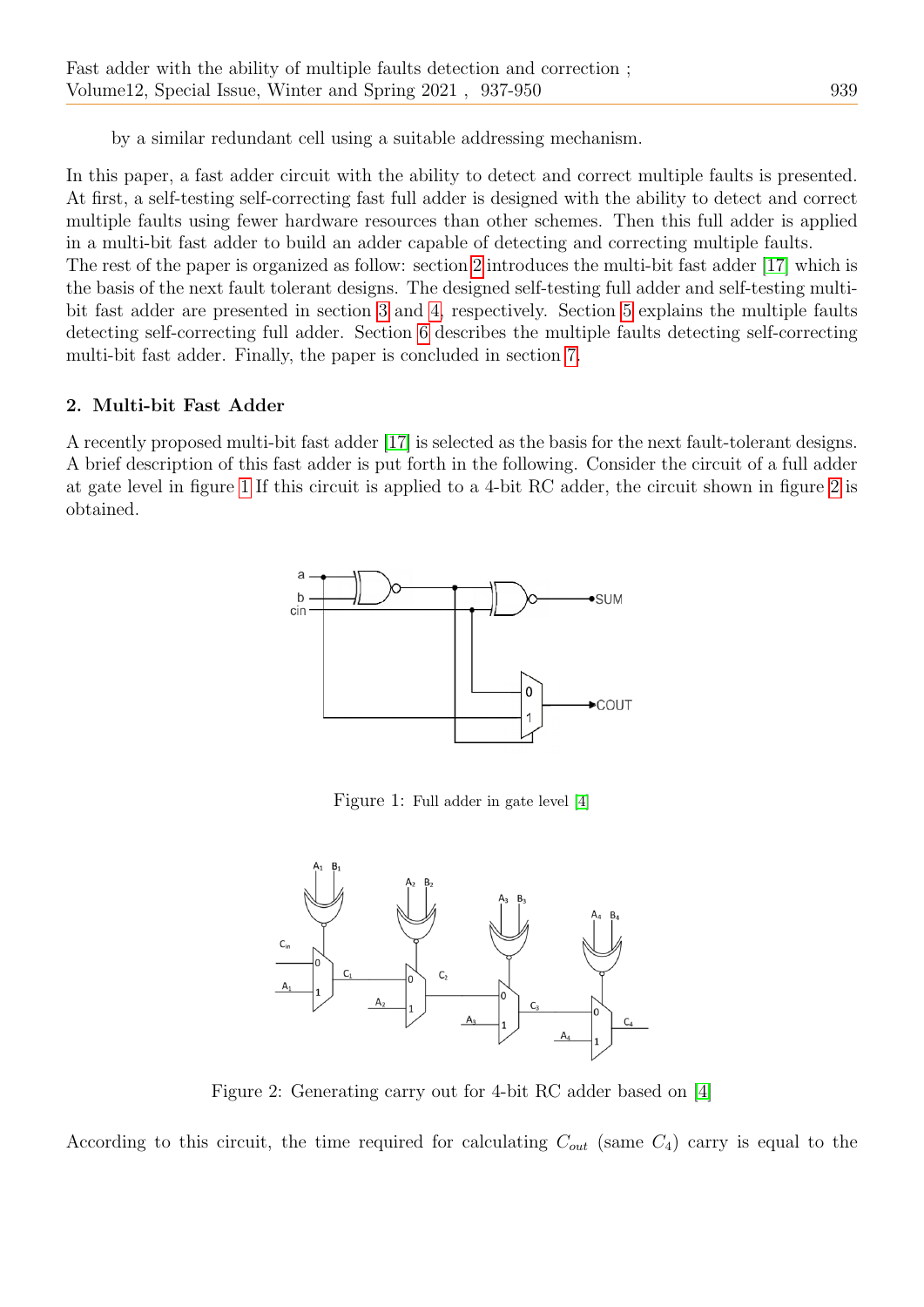computational time of four multiplexers (neglecting XNOR gates). In order to reduce the delay of the full adder, in [\[17\]](#page-12-4) the operation of the adder is reconsidered as follow according to figure [2:](#page-2-2)

$$
X_1 = A_1 X NORB_1
$$
  
\n
$$
X_2 = A_2 X NORB_2
$$
  
\n
$$
X_3 = A_3 X NORB_3
$$
  
\n
$$
X_4 = A_4 X NORB_4
$$
  
\n(2.1)

Based on these equations, table [1](#page-3-0) shows how Cout (same  $C_4$ ) in figure [2](#page-2-2) is calculated. As can be observed in table [1,](#page-3-0) in most cases the value of Cout can be calculated according to just inputs. To be more exact, only one case out of sixteen cases of table [1](#page-3-0) requires also Cin to be known for calculating Cout. Based on table [1,](#page-3-0) the circuit shown in figure [3](#page-3-1) can calculate Cout [\[17\]](#page-12-4).

| $C_{out}$ | $X_1$             | $X_2$             | $X_3$             | $X_4$ |
|-----------|-------------------|-------------------|-------------------|-------|
| $A_4$     | $0 \text{ or } 1$ | $0 \text{ or } 1$ | $0 \text{ or } 1$ | 1     |
| $A_3$     | $0 \text{ or } 1$ | 0 or 1            | 1                 |       |
| $A_2$     | $0 \text{ or } 1$ | 1                 | 0                 |       |
| $A_1$     | 1                 | 0                 | 0                 | U     |
| $C_{in}$  |                   |                   |                   |       |

<span id="page-3-0"></span>Table 1: The truth table for calculating the fourth carry bit of a 4-bit RC adder [\[17\]](#page-12-4).

<span id="page-3-1"></span>

Figure 3: Circuit for calculating the fourth carry bit [\[17\]](#page-12-4).

In the circuit shown in figur[e3,](#page-3-1) the maximum computational time is equal to the computational time of three multiplexers. This time reduces to that of four multiplexers for an 8-bit adder, as shown in figur[e4.](#page-4-0)

The upper block in figure [4](#page-4-0) is the circuit producing the output carries of the first 4 bits which is the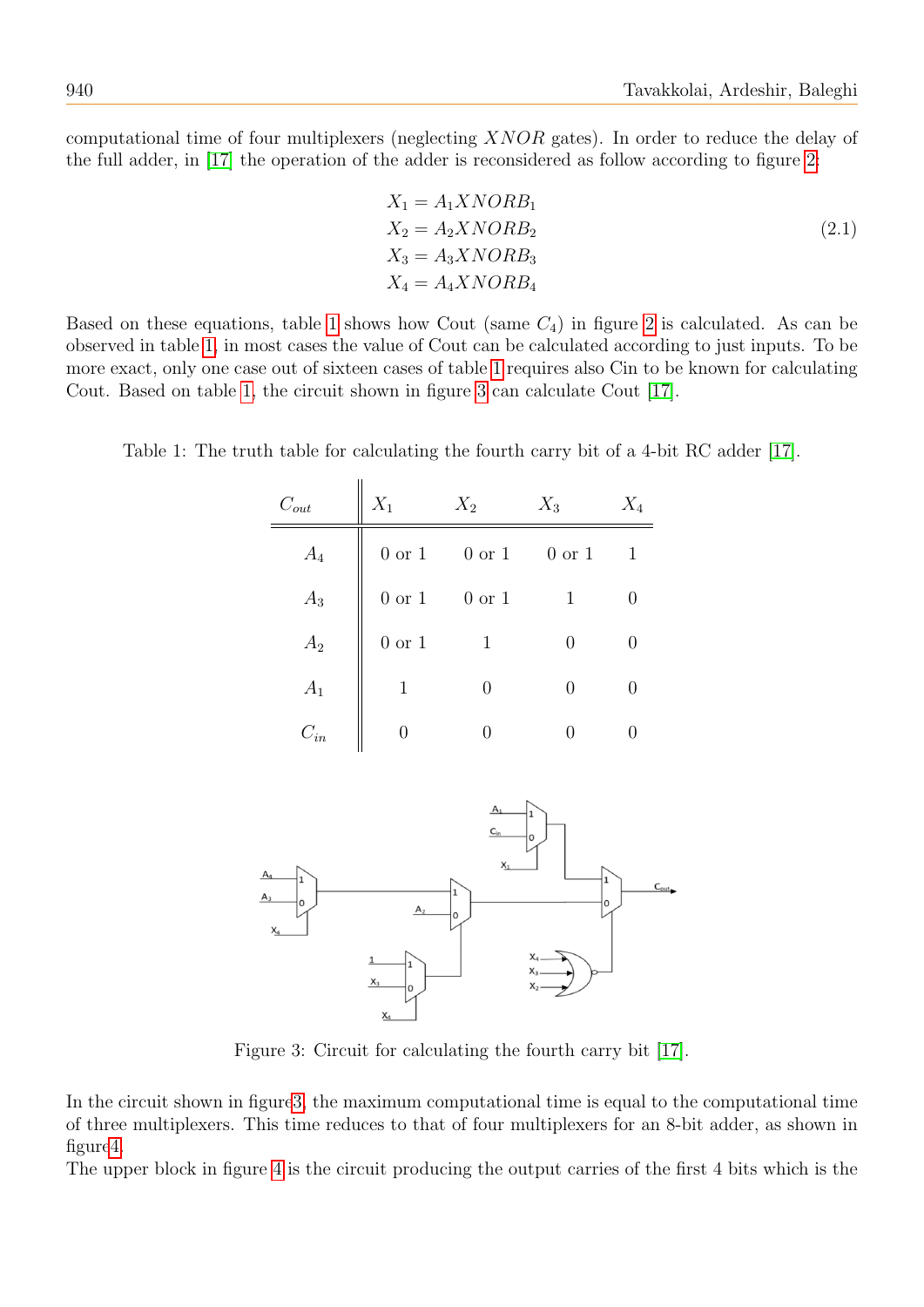<span id="page-4-0"></span>

Figure 4: Circuit for calculating the eighth carry bit [\[17\]](#page-12-4).

<span id="page-4-1"></span>same as the circuit shown in figure [3,](#page-3-1) and it contains the input carry. While the bottom block in this figure is the circuit generating the output carry of the second 4 bits which is the same as the circuit shown in figure [5,](#page-4-1) and it has no input carry. Taking these two blocks together, the circuit generating the eighth bit carry is achieved. Similarly, the sixteenth bit carry with a maximum logic length of five multiplexers can be obtained. This procedure can be generalized to be applied to higher-bit adders. Using the circuit generating the fourth, eighth, and higher carry bits, it is possible to design



Figure 5: Circuit for calculating output carry of the second 4 bits used in the eighth bit carry producing circuit [\[17\]](#page-12-4).

higher-bit fast adders. The design paradigm of these adders is shown in figure [6](#page-5-1) as a block diagram. Figure [6](#page-5-1) shows 16-bit adder [\[17\]](#page-12-4) in which upper blocks are 4-bit RC adders and bottom blocks are the carry producing circuit as figure [4.](#page-4-0) Thus, the carry calculation process is speeded up by reducing the logic length.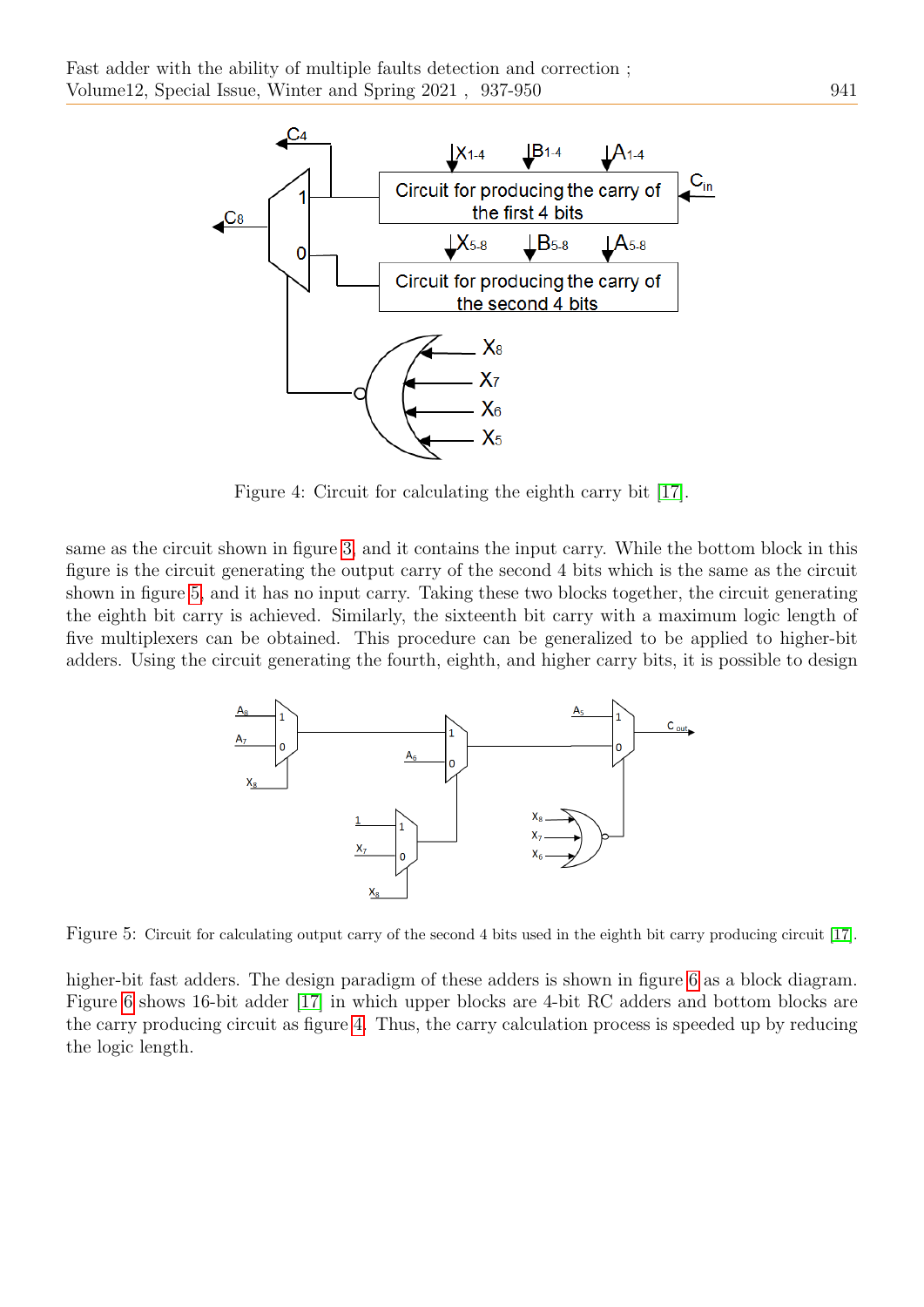<span id="page-5-1"></span>

Figure 6: Block diagram of 16-bit fast adder [\[17\]](#page-12-4).

## <span id="page-5-0"></span>3. Proposed Self-testing Full Adder

<span id="page-5-2"></span>One main challenge regarding the design of fault-detecting and fault-correcting adders is the huge amount of used hardware resources. In the following, some circuits are proposed to tackle with this challenge with more suitable solutions. Table [2](#page-5-2) shows the truth table of a full adder. As can be

|                  | Β                | $\mathcal{C}_{in}$ | S             | $\mathcal{C}_{out}$ |
|------------------|------------------|--------------------|---------------|---------------------|
| $\overline{0}$   | $\overline{0}$   | 0                  | 0             | 0                   |
| $\overline{0}$   | $\overline{0}$   | 1                  | 1             | 0                   |
| $\overline{0}$   | 1                | $\left( \right)$   | 1             | 0                   |
| $\boldsymbol{0}$ | 1                | 1                  | O             | 1                   |
| 1                | $\overline{0}$   | 0                  | 1             | 0                   |
| 1                | $\boldsymbol{0}$ | 1                  | $\mathcal{O}$ | 1                   |
| $\mathbf{1}$     | 1                | 0                  | $\mathbf{0}$  | 1                   |
| 1                | 1                | 1                  | 1             | 1                   |

Table 2: The truth table of a full adder

 $\overline{11}$ 

observed from table [2,](#page-5-2) only in the first and last cases,  $C_{out}$  and S outputs and are the same, while in other cases they are complements. According to this, a circuit is proposed which does not change  $C_{out}$  in the first and last cases, but in other cases produces the complement of  $C_{out}$ . The proposed circuit should have these two characteristics:

- (1) The circuit inputs should be the same as the adder inputs.
- (2) The calculation paths for S and  $C_{out}$  should be independent. This way, if a fault occurs in calculating S, it does not affect  $C_{out}$  and vice versa.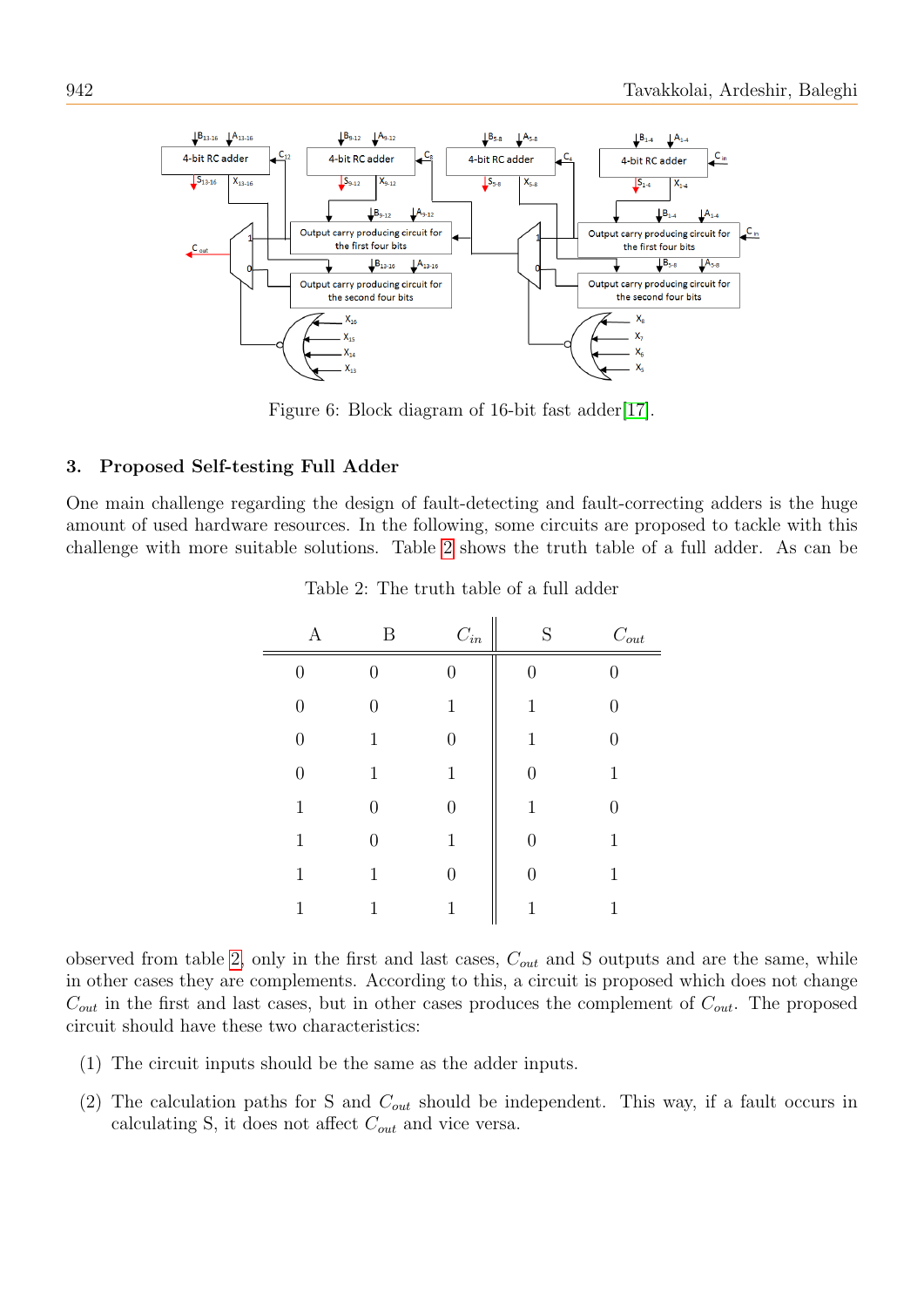First, we assume that calculation paths for S and  $C_{out}$  are independent. The following equations are obtained according to table [2.](#page-5-2)

$$
if C_{out} = S \Rightarrow \text{Error} = S \quad \text{XNOR} \quad C_{out} \tag{3.1}
$$

$$
if C_{out} \neq S \Rightarrow \text{Error} = S \quad \text{XNOR} \quad \bar{C}_{out} \tag{3.2}
$$

The conditions held for these equations can be considered as follow:

$$
if A \text{ XNOR } B = 0 \Rightarrow \text{Error} = S \text{ XNOR } \bar{C}_{out} \tag{3.3}
$$

if A XNOR  $B = 0$  & B XNOR  $C_{in} = 0 \Rightarrow$  Error = S XNOR  $\bar{C}_{out}$  $(3.4)$ 

$$
if A XNOR B = 0 & B XNOR C_{in} = 1 \Rightarrow Error = S XNOR C_{out} \tag{3.5}
$$

<span id="page-6-0"></span>Until the Error signal is equal to 1, the circuit is faultless. Once, the Error signal becomes zero, it indicates a fault in the circuit. Using these equations, the self-testing full adder circuit shown in figure [7](#page-6-0) is obtained.



Figure 7: Proposed circuit for fault detection in full adder circuit

<span id="page-6-1"></span>If the circuit shown in figure [7](#page-6-0) is applied to the full adder of figure [1](#page-2-1) [\[4\]](#page-12-11), the circuit shown in figur[e8](#page-6-1) is obtained.



Figure 8: Proposed circuit for fault detection in the full adder of [\[4\]](#page-12-11)

As seen in figure [8,](#page-6-1) the A XNOR B gate for calculating  $C_{out}$  is the same as this gate in detection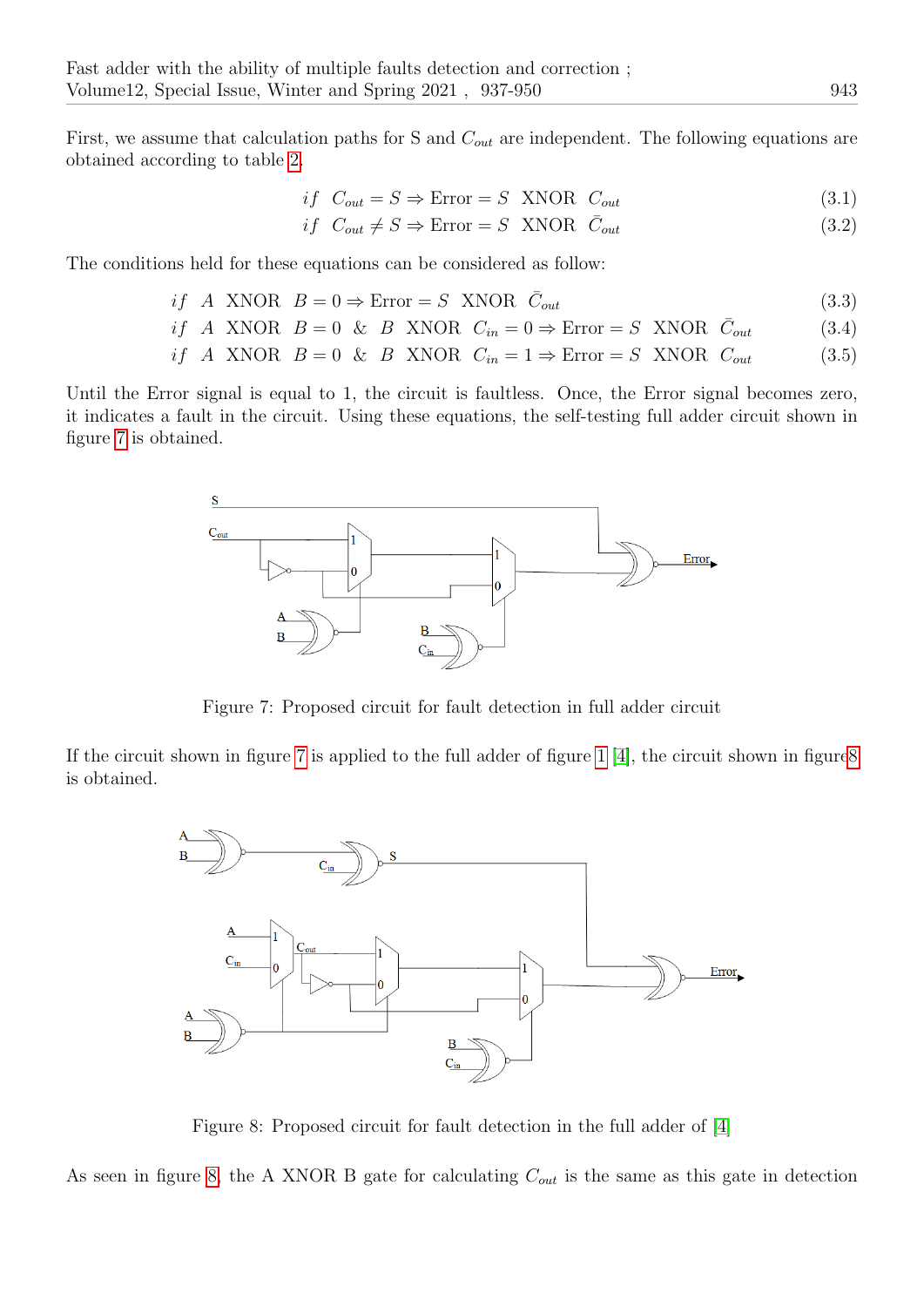<span id="page-7-1"></span>part. This way, not only the number of used gates decreases, but also the calculation paths for  $C_{out}$ and S are independent. If the circuit of a self-testing full adder is considered as a cell, then figure [9](#page-7-1) shows this cell.



Figure 9: Proposed self-testing full adder cell

Table [3](#page-7-2) compares the proposed self-testing full adder with other adders in terms of the number of used transistors. This table contains both the standard full adder with 28 transistors and the full adder of [\[16\]](#page-12-12) with 10 transistors. The multiplexers used in these schemes are made up of 2 and 6 transistors.

<span id="page-7-2"></span>Table 3: Comparison of the proposed full adder with other adders in terms of the number of used transistors

|                 | Number of fault tolerant transistors |               |               | The percent of overhead redundancy |               |               |
|-----------------|--------------------------------------|---------------|---------------|------------------------------------|---------------|---------------|
|                 |                                      | <b>FA 28T</b> | <b>FA 28T</b> |                                    | <b>FA 28T</b> | <b>FA 28T</b> |
|                 | FA 10T                               |               |               | <b>FA 10T</b>                      |               |               |
|                 |                                      | Mux 2T        | $Mux$ 6T      |                                    | Mux 2T        | $Mux$ 6T      |
| Proposed scheme | 28                                   | 46            | 56            | %180                               | %64           | %100          |
| <b>DMR</b>      | 34                                   | 70            | 70            | %240                               | %150          | %150          |
| $[14]$          | 34                                   | 58            | 58            | %240                               | %107          | %107          |
| [18]            | 40                                   |               |               | %300                               |               |               |
| [19]            |                                      | 48            | 58            |                                    | %71           | %107          |

As can be seen in table [3,](#page-7-2) the proposed scheme uses fewer hardware resources than other schemes, which indicates the efficiency of the proposed scheme.

## <span id="page-7-0"></span>4. Proposed Self-testing Multi-bit Fast Adder

The proposed self-testing full adder block is used in the multi-bit fast adder to make it a self-testing multi-bit fast adder. This means that the 4-bit block contains four full adders and the circuit for generating the fourth carry bit. The self-testing circuit is as figure [10.](#page-8-1)

As can be observed in figure [10,](#page-8-1) for creating a self-testing carry generation circuit, the carry of the fourth full adder (FA) block is used, and then the XNOR gate is applied for fault detection.

This approach has a little effect on the speed of the proposed fast adder. The fast adder performs its routine operations, and, after adding, it just detects the faulty block. This issue is completely different in fault correction. Since, in fault correction, once a fault is detected it should be corrected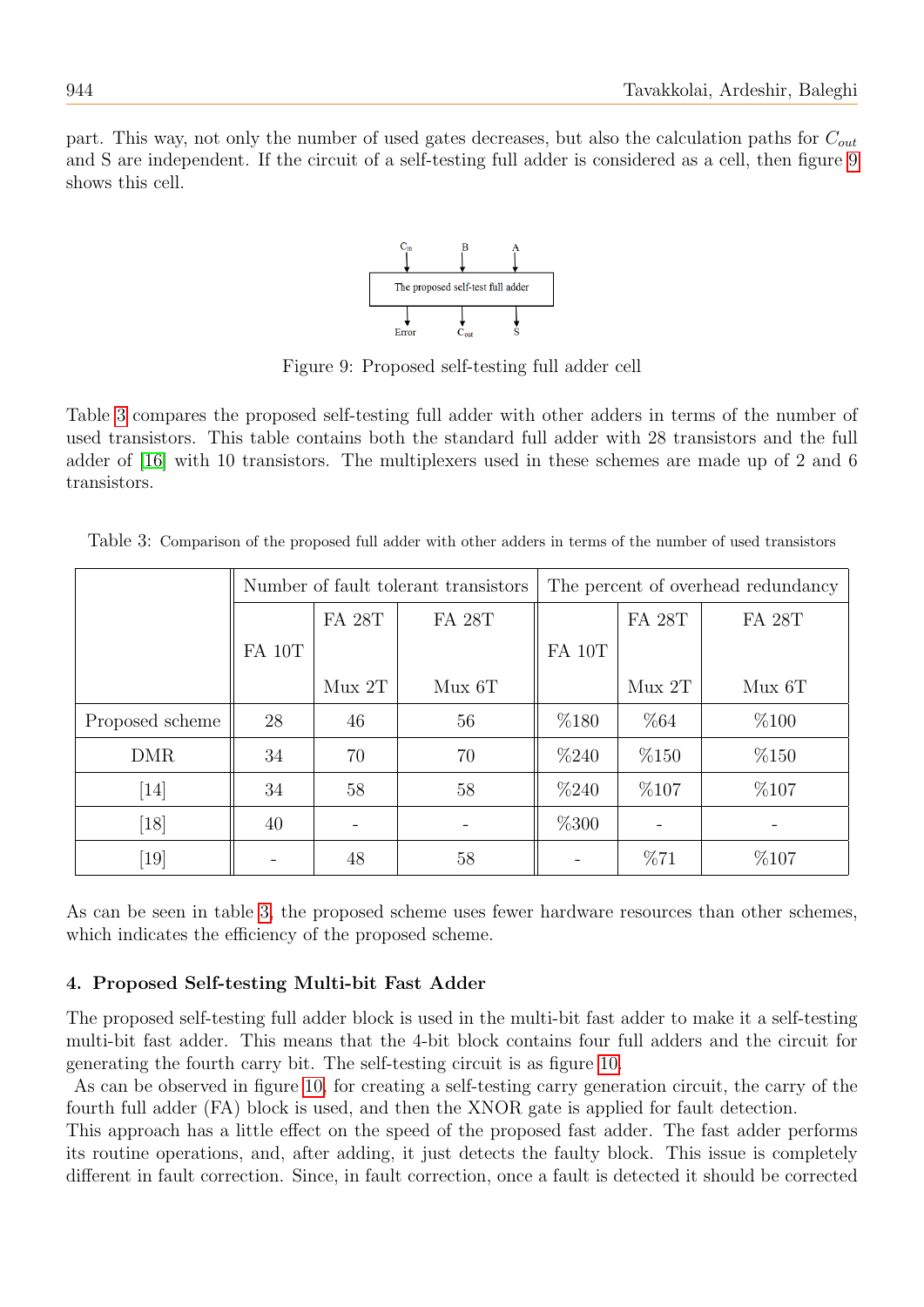<span id="page-8-1"></span>

Figure 10: Self-testing block for 4-bit fast adder

immediately, which in turn slows down the addition. To tackle with this problem, we can use TMR approach in the carry generation unit of the 4-bit block not to reduce the speed of the fast adder. However, this leads to the increased hardware resources. We investigate this issue in more details in fault correction section.

## <span id="page-8-0"></span>5. Proposed Multiple Faults Self-correcting Full Adder

After fault detection, the fault should be corrected so that the circuit returns to its normal mode. Fault correction is always accompanied with redundancy, i.e. if a block is faulty, it should be replaced by its corresponding redundant block. We use this technique in the proposed circuit, i.e. a control circuit replaces the faulty block with its corresponding redundant block.

Consider the proposed self-testing full adder in section [4.](#page-7-0) In this section, a redundancy-based structure is proposed to make the full adder, self-correcting. The proposed self-correcting full adder is shown in figure [11](#page-8-2)

<span id="page-8-2"></span>

Figure 11: Proposed multiple faults self-correcting full adder

As can be seen in figure [10,](#page-8-1) when the circuit is faultless,  $(e_1$  and  $e_2$  are equal to 1), then the main self-testing full adder outputs its results. If the main block is faulty, then signal  $e_1$  becomes zero and the main block is replaced by the first redundant block. If the main block and the first redundant block both become faulty, then  $e_2$  becomes zero and the second redundant block enters the circuit. Therefore, the circuit of figure [11](#page-8-2) has the ability to correct dual faults. One of the advantages of the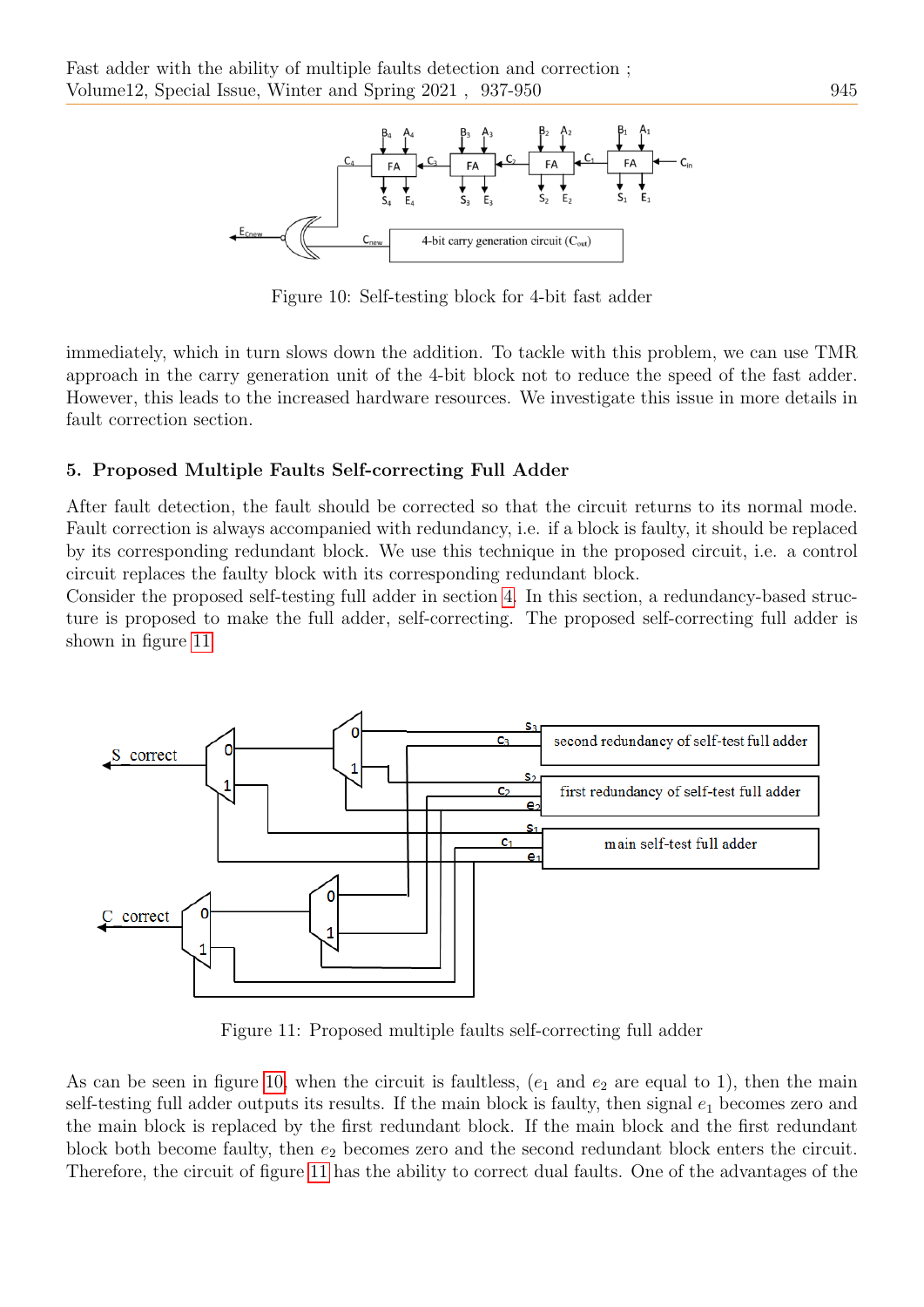proposed circuit in figure [10](#page-8-1) over other dual faults self-correcting circuits is its very compact voting circuit using few hardware resources.

Table [4](#page-9-1) shows the comparison of the proposed self-correcting full adder with other adders. This table contains both the standard full adder with 28 transistors and the full adder of [\[16\]](#page-12-12) with 10 transistors. The multiplexers used in these schemes are made up of 2 and 6 transistors. As can be seen in table [4,](#page-9-1) the proposed adder circuit outperforms other adders.

<span id="page-9-1"></span>Table 4: Comparison of the proposed full adder with other adders in terms of the number of used transistors

|                    | Number of fault tolerant transistors |               |               | Percent of dual faults correction area |               |               |  |  |
|--------------------|--------------------------------------|---------------|---------------|----------------------------------------|---------------|---------------|--|--|
|                    |                                      | <b>FA 28T</b> | <b>FA 28T</b> |                                        | <b>FA 28T</b> | <b>FA 28T</b> |  |  |
|                    | FA 10T                               |               |               | FA 10T                                 |               |               |  |  |
|                    |                                      | Mux 2T        | $Mux$ 6T      |                                        | Mux 2T        | $Mux$ 6T      |  |  |
| Proposed scheme    | 74                                   | 128           | 164           | %89                                    | %94           | %85           |  |  |
| 5MR                | 210                                  | 300           | 300           | %23                                    | %46           | %46           |  |  |
| $\left[ 20\right]$ | 104                                  | 131           | 170           | %14                                    | %32           | %24           |  |  |

#### <span id="page-9-0"></span>6. Proposed Multiple Faults Self-correcting Multi-bit Fast Adder

The proposed self-correcting full adder is used in the multi-bit fast adder to make it capable of correcting multiple faults. The TMR approach is applied to make the fourth bit carry generation circuit self-correcting. Figure [12](#page-9-2) shows the self-correcting circuit for generating the fourth carry bit of the fast adder. The voting circuit is obtained from [\[2\]](#page-12-7).

<span id="page-9-2"></span>

Figure 12: TMR approach for self-correcting fourth carry bit generation circuit

Using circuits shown in figure [11](#page-8-2) and figure [12,](#page-9-2) the multi-bit fast adders with the ability to correct multiple faults are designed as depicted clearly in figure [13.](#page-10-1)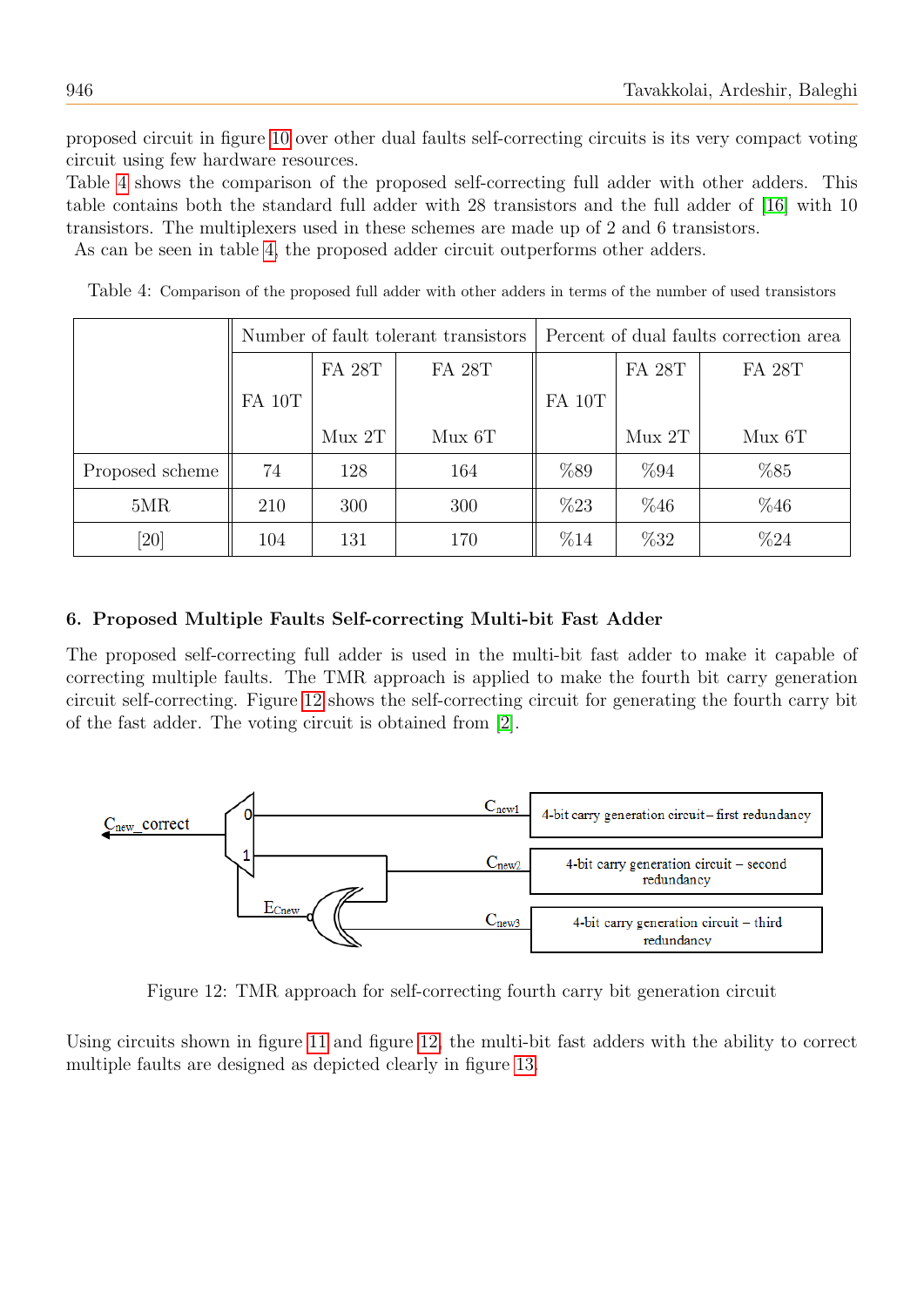<span id="page-10-1"></span>

Figure 13: 4-bit fast adder block with the ability to correct multiple faults

## <span id="page-10-0"></span>7. Simulations and Syntheses

All the proposed circuits are simulated in ModelSim V6.3. When the circuit is faulty, multiple faults are corrected properly. The syntheses of the proposed circuits for 8, 16, 32, and 64 bits are done in linux and by Synopsys Design compiler software C-2009.06-SP5 version.

Table [5](#page-10-2) shows the syntheses results of the multi-bit fast adder without fault tolerance, self-testing multi-bit fast adder, and self-correcting multi-bit fast adder respectively for 8, 16, 32, and 64 bits.

Table [6](#page-11-0) shows number of transistor for proposed self-testing multi-bit fast adder with DMR design.

<span id="page-10-2"></span>

|  | Table 5: Comparison of non-fault-tolerant multi-bit fast adder, self-testing multi-bit fast adder, and self-correcting |  |  |  |  |
|--|------------------------------------------------------------------------------------------------------------------------|--|--|--|--|
|  | multi-bit fast adder in terms of delay, area, and power consumption                                                    |  |  |  |  |

| Adder type   |       | 8-bit adder |          |       | 16-bit adder |          |       | 32-bit adder |          |       | 64-bit adder |          |
|--------------|-------|-------------|----------|-------|--------------|----------|-------|--------------|----------|-------|--------------|----------|
|              | power |             | Critical | power |              | Critical | power |              | Critical | power |              | Critical |
|              | (mW)  | area        | Path     | (mW)  | area         | Path     | (mW)  | area         | Path     | (mW)  | area         | Path     |
|              |       |             | Length   |       |              | Length   |       |              | Length   |       |              | Length   |
| Non-fault    | 4.54  | 15091       | 0.94     | 6.29  | 35043        | 2.24     | 9.97  | 69900        | 4.56     | 13.63 | 142813       | 9.32     |
| tolerant     |       |             |          |       |              |          |       |              |          |       |              |          |
| fast adder   |       |             |          |       |              |          |       |              |          |       |              |          |
| Self-testing | 10.90 | 41739       | 2.78     | 11.86 | 87578        | 5.70     | 16.70 | 175157       | 11.64    | 22.66 | 338049       | 22.76    |
| fast adder   |       |             |          |       |              |          |       |              |          |       |              |          |
| Self         | 23.01 | 131591      | 8.03     | 27.12 | 254507       | 16.19    | 33.13 | 507478       | 33.23    | 58.41 | 986008       | 65.02    |
| -correcting  |       |             |          |       |              |          |       |              |          |       |              |          |
| fast adder   |       |             |          |       |              |          |       |              |          |       |              |          |

Table [7](#page-11-1) also shows the number of transistors used in the proposed self- correcting adder with the TMR and 5MR design. table [8](#page-11-2) and [9](#page-11-3) also show percentage of area correction self-testing and selfcorrecting adder based on the number of transistors. The percentage of area correction is calculated according to the number of transistors, in that the number of transistors in part of the circuit that is capable of correcting the fault is divided into all transistors of the circuit.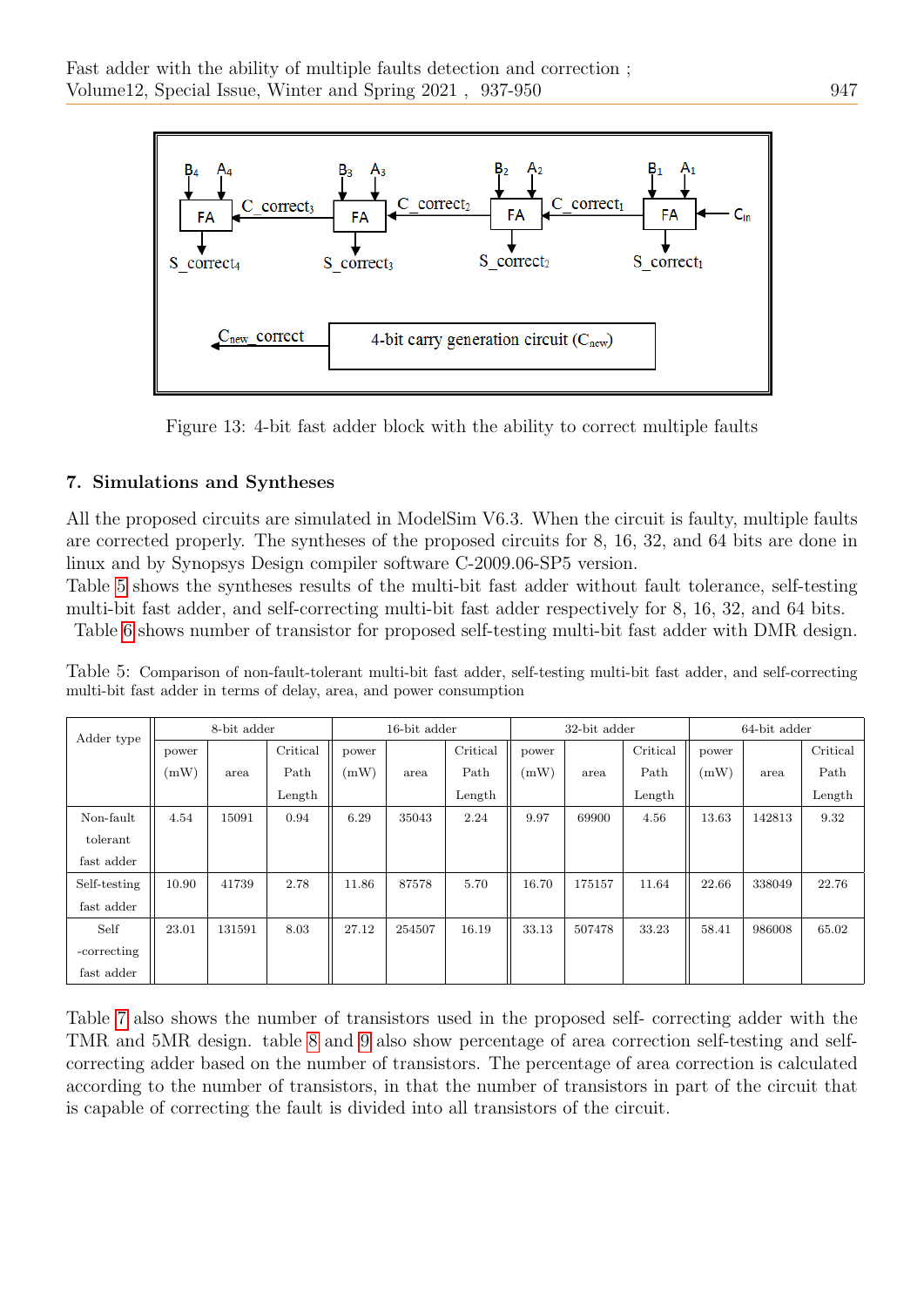|                     | 8bit. | 16bit | 32bit |
|---------------------|-------|-------|-------|
| Proposed non-fault- | 96    | 240   | 480   |
| tolerant fast adder |       |       |       |
| Proposed Self-      | 244   | 544   | 1072  |
| testing fast adder  |       |       |       |
| DMR.                | 308   | 700   | 1400  |
|                     |       |       |       |

<span id="page-11-0"></span>Table 6: Comparison of proposed self-testing adder and DMR design in term of number of transistor

<span id="page-11-1"></span>Table 7: Comparison of proposed self- correcting adder, TMR and 5MR designs in term of number of transistor

|                        | 8bit | 16bit | 32bit |
|------------------------|------|-------|-------|
| Proposed Self-         | 646  | 1408  | 2816  |
| -correcting fast adder |      |       |       |
| TMR.                   | 778  | 1712  | 3424  |
| 5MR.                   | 1888 | 4096  | 8192  |

<span id="page-11-2"></span>Table 8: Comparison of proposed self-testing adder and DMR design in term of percentage of area correction

|                    | 8bit.   | 16bit  | 32bit |
|--------------------|---------|--------|-------|
| Proposed Self-     | $98\%$  | 93 %   | 93 %  |
| testing fast adder |         |        |       |
| DMR.               | 62 $\%$ | $62\%$ | 62 %  |

<span id="page-11-3"></span>Table 9: Comparison of proposed self- correcting adder, TMR and 5MR designs in term of percentage of area correction

|                       | 8bit | 16bit                    | 32bit |
|-----------------------|------|--------------------------|-------|
| Proposed Self-        |      | $89\%$   $87\%$   $87\%$ |       |
| correcting fast adder |      |                          |       |
| TMR.                  |      | 38 % 38 % 38 %           |       |
| 5MR.                  |      | $25\%$   27 %   27 %     |       |

<span id="page-11-4"></span>The probability of multiple fault correction for proposed self-correcting adder, TMR and 5MR designs evaluated And shown in tables [10](#page-11-4) and [11.](#page-12-13)

Table 10: probability of multiple fault correction for proposed self-correcting adder

| probability of multiple | 8bit   | 16bit  | 32bit   |
|-------------------------|--------|--------|---------|
| fault correction        |        |        |         |
| 1 fault                 | 89 %   | 87 %   | 87 %    |
| 2 fault                 | 79 %   | $66\%$ | $65\%$  |
| 3 fault                 | 58 %   | $50\%$ | 49 %    |
| 4 fault                 | $46\%$ | 38 %   | $37 \%$ |
| 5 fault                 | $37\%$ | $29\%$ | 28 %    |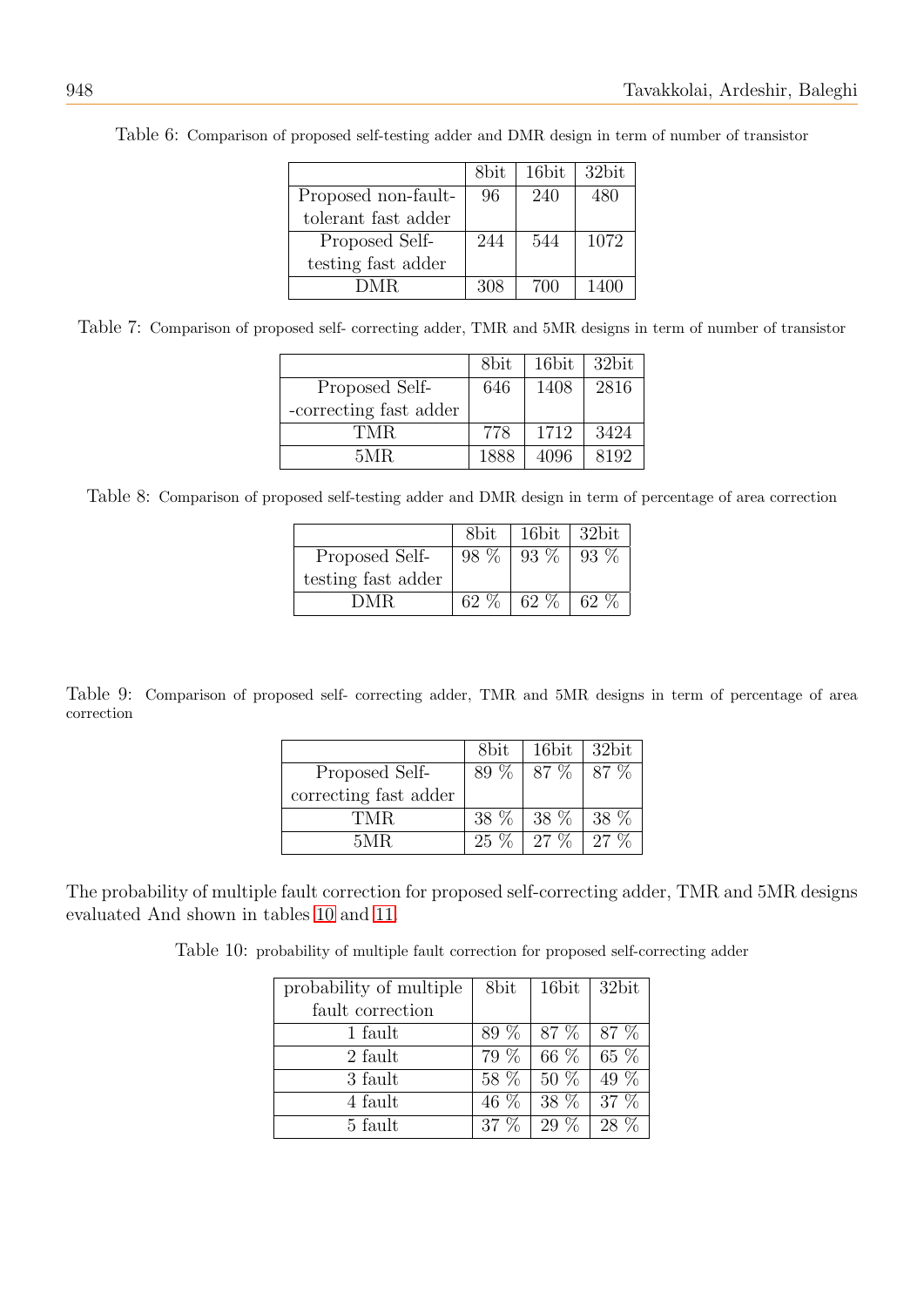| probability of multiple | 8bit             | 16bit    | 32bit    |
|-------------------------|------------------|----------|----------|
| fault correction        |                  |          |          |
| 1 fault in TMR          | 38 %             | 38 %     | 38 %     |
| 2 fault in TMR          | $5\%$            | $5\%$    | $5\%$    |
| 3 fault in TMR          | $\left( \right)$ |          |          |
| 1 fault in 5MR          | 25 %             | $27 \%$  | $27\%$   |
| 2 fault in 5MR          | $6.25\%$         | $7.29\%$ | $7.29\%$ |
| 3 fault in 5MR          |                  |          |          |

<span id="page-12-13"></span>Table 11: probability of multiple fault correction for proposed self-correcting adder

#### 8. Conclusion

In this paper, a self-testing self-correcting fast adder was presented. Due to the importance of the used hardware and the ability to detect and correct multiple faults in fault-tolerant schemes, these two criteria were considered to compare the proposed adders with other similar adders. The obtained simulation results indicate the superior performance of the proposed schemes than others.

#### References

- <span id="page-12-1"></span>[1] M. A. Akbar and J.-A. Lee, Self-repairing adder using fault localization, Microelectronics Reliability. 54 (2014) 1443-1451.
- <span id="page-12-7"></span>[2] T. Ban and L. Naviner, Optimized robust digital voter in tmr designs, in Colloque National GdR SoC-SiP, 2011.
- <span id="page-12-6"></span>[3] S. Habinc, Functional triple modular redundancy (FTMR), Gaisler Research, 2002.
- <span id="page-12-11"></span>[4] Y. Jiang, A. Al-Sheraidah, Y. Wang, E. Sha and J.-G. Chung, A novel multiplexer-based low-power full adder, IEEE Transactions on Circuits and Systems II: Express Briefs. 51 (2004) 345-348.
- [5] C. Khedhiri, M. Karmani, B. Hamdi and K. L. Man, Concurrent error detection adder based on two paths output computation, in Parallel and Distributed Processing with Applications Workshops (ISPAW), 2011 Ninth IEEE International Symposium on, 2 (2011), 27-32.
- [6] C. Khedhiri, M. Karmani, B. Hamdi, K. L. Man, Y. Yang and L. Cheng, A self-checking CMOS full adder in double pass transistor logic, in International Conference on Engineers and Computer Scientst IMECS, 2012.
- [7] R. V. Kshirsagar and R. M. Patrikar, Design of a novel fault-tolerant voter circuit for TMR implementation to improve reliability in digital circuits, Microelectronics Reliability. 49 (2009) 1573-1577.
- <span id="page-12-9"></span>[8] C. D. Martinez, L. D. Bollepalli and D. H. Hoe, A fault tolerant parallel-prefix adder for VLSI and FPGA design, in Proceedings of the 2012 44th Southeastern Symposium on System Theory (SSST), 2012, pp. 121-125.
- <span id="page-12-3"></span>[9] H. Moradian and J. A. Lee, Self-repairing radix-2 signed-digit adder with multiple error detection, correction, and fault localization, Microelectronics Reliability. 63 (2016) 256-66.
- <span id="page-12-0"></span>[10] L.B. Moraes and A. L. Zimpeck, Evaluation of variability using Schmitt trigger on full adders layout. Microelectronics Reliability. 1;88 (2018 ) 116-21.
- <span id="page-12-10"></span>[11] A. Mukherjee and A. S. Dhar, Double-fault tolerant architecture design for digital adder, in Students' Technology Symposium (TechSym), 2014 IEEE, 2014, pp. 154-158.
- [12] A. Mukherjee and A. S. Dhar, *Design of a Self-Reconfigurable Adder for Fault-Tolerant VLSI Architecture*, in Electronic System Design (ISED), 2012 International Symposium on, 2012, pp. 92-96.
- <span id="page-12-8"></span>[13] A. Namazi, Y. Sedaghat, S. G. Miremadi and A. Ejlali, A low-cost fault-tolerant technique for Carry Look-Ahead adder, in 2009 15th IEEE International On-Line Testing Symposium, 2009, pp. 217-222.
- <span id="page-12-2"></span>[14] R. Rajaei, Highly reliable and low-power magnetic full-adder designs for nanoscale technologies, Microelectronics Reliability. 73(2017) 129-35.
- <span id="page-12-5"></span>[15] M. Samie, G. Dragffy, A. M. Tyrrell, T. Pipe and P. Bremner, Novel bio-inspired approach for fault-tolerant VLSI systems, IEEE Transactions on Very Large Scale Integration (VLSI) Systems. 21(2013) 1878-1891.
- <span id="page-12-12"></span>[16] R. Shalem, E. John and L. John, A novel low power energy recovery full adder cell, in VLSI, 1999. Proceedings. Ninth Great Lakes Symposium on, 1999, pp. 380-383.
- <span id="page-12-4"></span>[17] H. Tavakolaee, Gh. Ardeshir and Y. Baleghi, Fast Mux-based Adder with Low Delay and Optimized PDP, Journal of AI and Data Mining. 7; 3 (2019) 385-392.